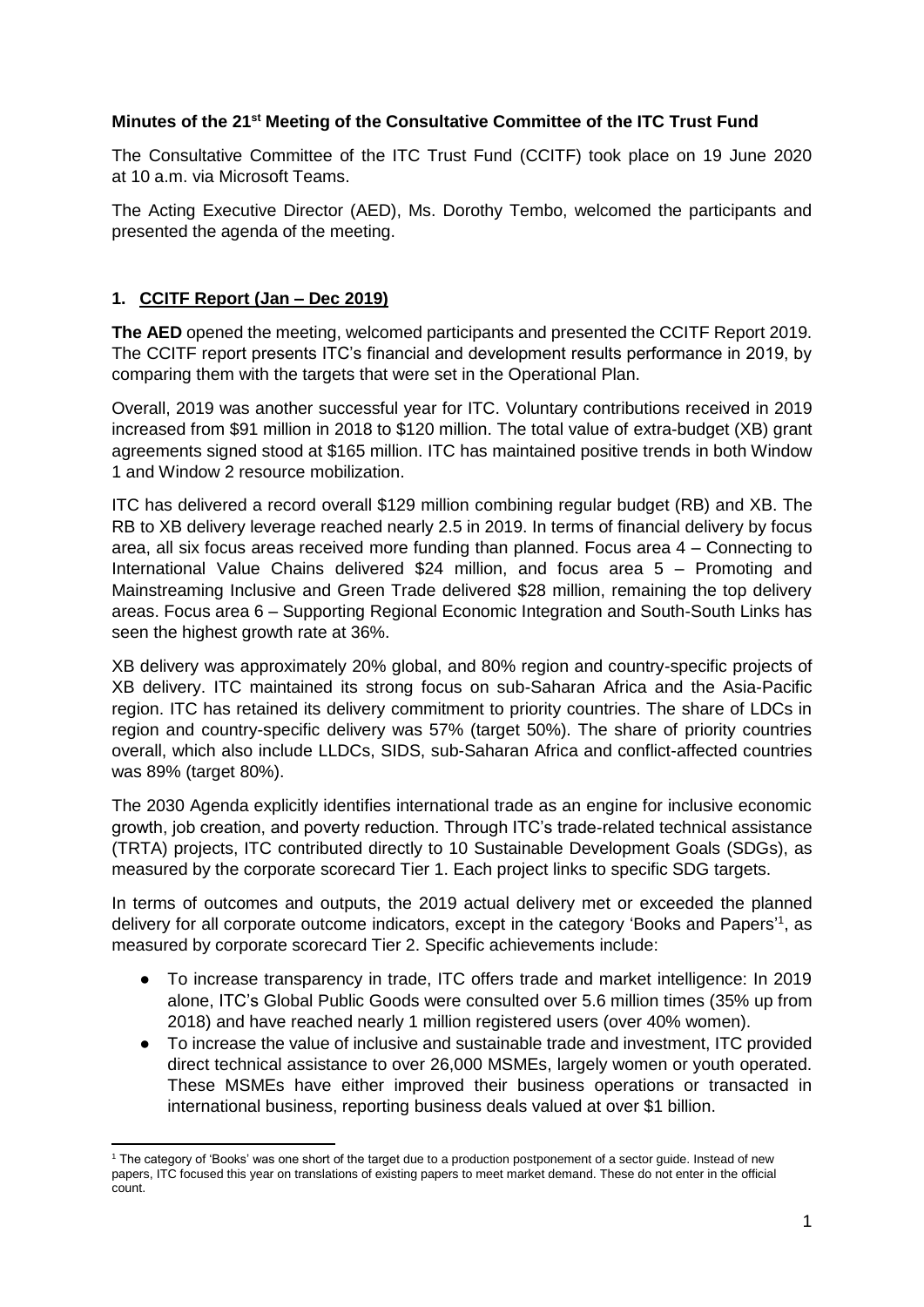- ITC supported member states' policy and strategy changes in 130+ cases, and improved effectiveness and services of trade and investment support institutions in 460+ cases.
- ITC's SheTrades Initiative connected almost 1.6 million women to markets by the end of 2019.
- ITC's SME Trade academy has registered almost 80,000 enrolments in 2019 alone.

Un-earmarked, core funding that includes Window 1 (W1) and RB continues to be fundamental for ITC's development assistance. W1 has served to develop and integrate ITC's suite of Global Public Goods and Un-earmarked Window 1 also supported the production of the fifth edition of ITC's flagship SME Competitiveness Outlook.

ITC also met or surpassed most of the KPIs in Tier 3 (efficiency and effectiveness). For example, ITC again excelled in the UNSWAP performance<sup>2</sup>. Most of the efficiency and effectiveness initiatives were funded through core resources – RB and programme support cost (PSC), complemented with a small portion of W1.

Regarding strategic milestones for technical assistance, 26 out of the 39 milestones were completed, 12 are in progress due to minor operational delays, and one is on hold due to a partner's withdrawal. In the corporate efficiency and effectiveness area, ITC has implemented 23 out of 27 milestones, 4 remain in progress. ITC will continue to work on these in 2020.

ITC has upgraded its risk framework and strengthened risk management. ITC undertook multiple risk assessments at various levels of the organization and acted upon key risks.

### **2. AED additional remarks on 2020, COVID and ED transition**

COVID-19 has had a severe impact on ITC's beneficiaries. ITC has tried to meet growing needs in the field by pivoting and adjusting its development delivery mechanism. For example:

- In The Gambia, ITC has supported young tour guides deliver community-based COVID-19 awareness messages through the Youth Empowerment Project (YEP).
- In Burkina Faso, artisans working with the Ethical Fashion Initiative quickly turned from regular textile production to making 70,000 face coverings.
- In Ghana and Kenya, our Trade for Sustainable Development project provided immediate support to beneficiaries in understanding available government support.
- ITC launched a 15-point action plan to advocate for MSME support.
- ITC's Global Public Goods present up-to-date information on COVID-related changes in market rules and conditions.
- ITC has trained, coached and mentored off site, and planned B2B virtual meetings to help beneficiaries adjust and trade internationally in the post-COVID period.

As part of the UN family, ITC is an integral part of the overall UN socio-economic response to the COVID-19 crisis. ITC has also been leading on the work for MSMEs in the 2020 G20.

AED thanked members for their contributions, encouraged their continuous support to MSMEs through this crisis and opened the floor for comments and questions.

#### **3. Comments from members and discussion**

**.** 

**Ms. Hiromi Otsuki, the delegate from Japan** in her capacity as **the donor coordinator**, presented a joint statement on behalf of ITC's donor group. The donor group notes that the report captures the results of 2019 well. Overall, ITC delivered satisfactory technical

 $2$  UN system-wide accountability framework designed to measure, monitor and drive progress towards the achievement of gender equality and women empowerment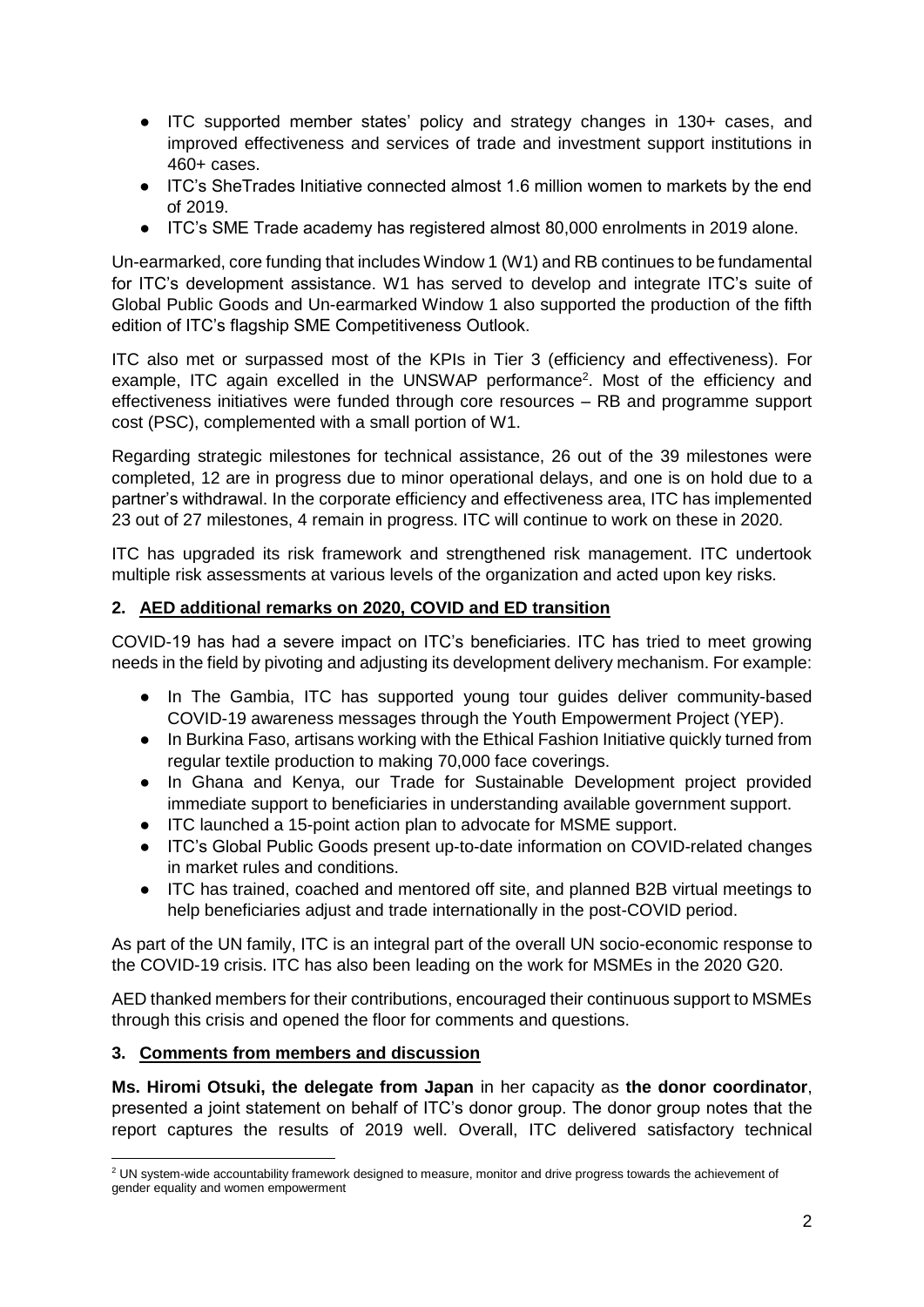assistance, 89% of which was allocated to priority countries (up from 86% in 2018) and the share of LDCs accounted for 57%. However, the share of LDCs in region-specific delivery was 57% (60% in 2018). Donors deem it is important to keep a focus on LDCs and seek to understand why the LAC region does not have a bigger share in ITC's delivery.

ITC's continuous focus on women, youth and MSMEs are highly welcomed by donors. SheTrades has been a big success, including its geographical expansion and impact fund arrangements. Donors expect ITC to continue this trend.

On Tier 2 results, there is a note concerning the C2 and C4 indicators, which understate the real impact ITC has on the economic empowerment of women. Donors would like to hear if ITC is considering adjusting these two indicators to measure the results in a more accurate fashion.

Results-based management is important to donors as well as the advocacy and publicity efforts. Gender-disaggregated data is most welcome. In this context, donors would like to know if the new corporate website is still on track to be launched in Q4 of 2020. ITC's organizational performance is satisfactory and donors are satisfied with the Independent Evaluation Unit (IEU)'s work. Donors look forward to the Annual Evaluation Synthesis Report.

On the budget front, donors notice the overall budget is at an all-time high due to a substantial increase in W2. This raises questions about projects' expansion speed, risks for implementation, and possible limitations. Large XB funds compared to regular budget also raise questions related to sustainability beyond funding. Donors also note a strong trend towards W2 funding rather than W1, which may result in 'projectification', and be less effective. It also raises the question whether ITC has reached its absorptive capacity, exceeded it, or if there is space for further growth. Moreover, despite 100% delivery according to plan, the cash reserves build up rapidly which could be a threat to development results.

The donor group commended ITC's active engagement in response to COVID-19 to date. This is an unprecedented time with many uncertainties. Donors would like to hear more on:

- What impact is ITC experiencing on its delivery of programs?
- Are financial implications for 2020 and 2021 likely (e.g. budget adjustment)?
- How are expectations for receipts of XB funds in 2020?
- How useful are the risk management tools in place to manage and mitigate risk around COVID-19?

Donors understand that the selection process of the next Executive Director (ED) is well advanced and that the final decision will be taken by the UN Secretary-General within the coming weeks. Donors would like to emphasize that they expect the whole process to take place in a transparent, fair, merit-based way that excludes any conflicts of interest. Donors inquired on the date and format of the 2020 Joint Advisory Group meeting.

**On behalf of Japan**, the delegate asked how ITC cooperates with the business community regarding funding resources, project partners and technical cooperation. Japan is especially interested in the cooperation with the business community and sees large potential for engagement to advance ITC's work.

**The delegate from the UK, Mr. Sacha Silva,** noted the enhanced collaboration between UK and ITC through W2. Given the uncertain context and potential priority reassessments by donors, he wanted to hear AED's perspective on the coming years from both delivery and operational perspectives. He then voiced his appreciation of how AED has managed ITC in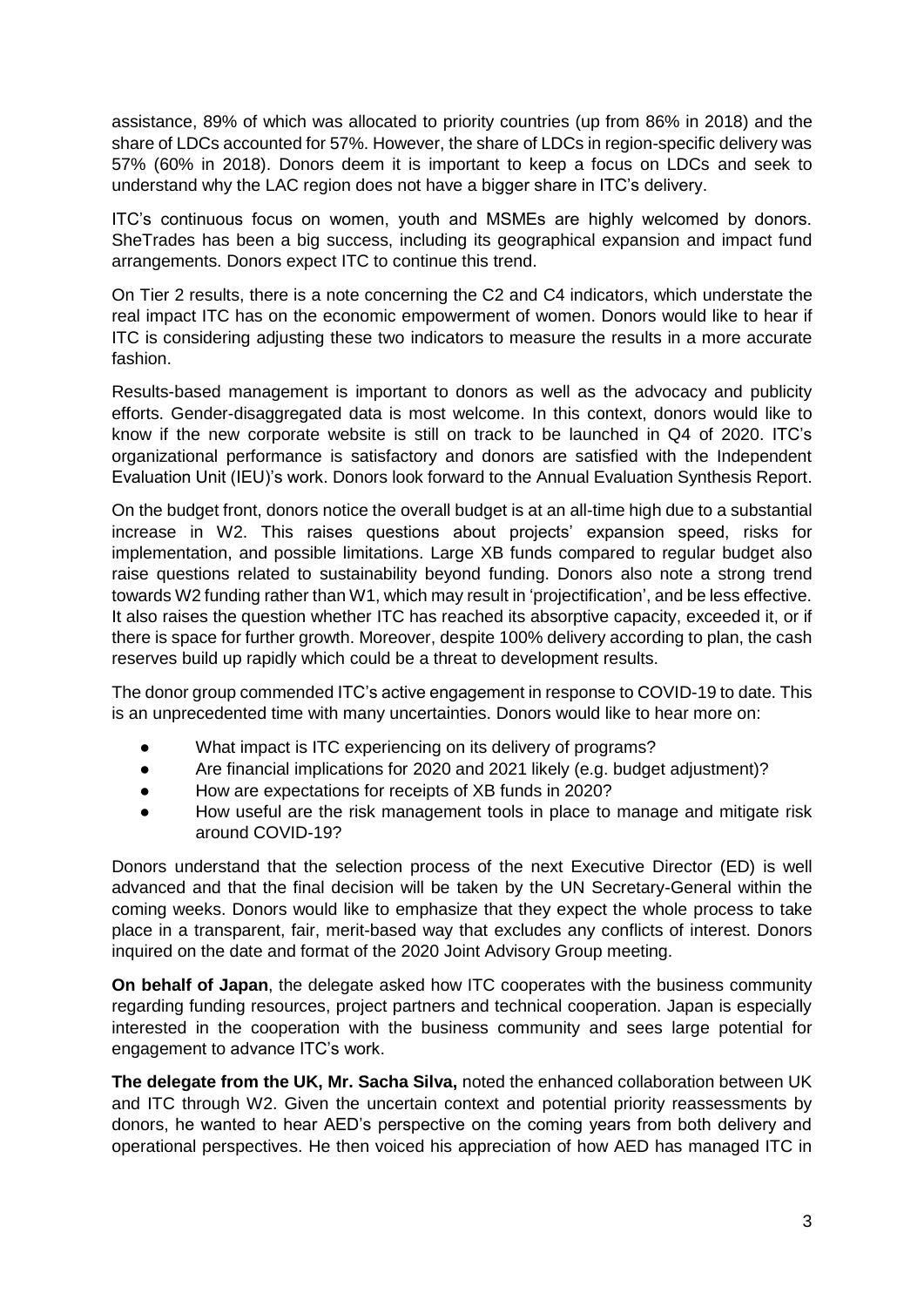the interim, facing the difficulties on delivery, staff morale, increasing beneficiary demands, while trying to keep staff safe and operations floating.

**The delegate from Switzerland, Mr. Edouard Jay**, thanked ITC for the CCITF report and noted the success emanating from the results and the growing W2 projects portfolio. He asked of mechanisms of keeping members informed of projects that would come on board following the OP presentation that would take place in February each year. The next time, members would be informed is through the CCITF and Annual Report.

**The delegate from Canada, Ms. Julie Emond,** stated that Canada fully aligns with the donor group statement. She noted in Tier 3 results that ITC had achieved a climate neutral footprint and expressed interest in how this was achieved and whether there were lessons learnt.

**The AED, Dorothy Tembo**, thanked the delegates for their feedback and support, took note of the positive receipt on the CCITF report and responded to comments and questions.

Regarding the decrease in the share of delivery in LDCs, AED noted that LDCs remain ITC's priority geographical focus. In absolute terms, ITC's delivery in LDCs in 2019 has in fact increased. The reason for the decreasing percentage is due to ITC's expanding portfolio in non-LDCs, e.g. Eastern Europe, Central Asia, and some African countries. These projects are mostly multi-year projects. ITC expects that the share of LDCs will remain above 50% in 2020, and higher in absolute terms than it was in 2018, but will not grow in relative terms.

Regarding the LAC share within ITC's portfolio, AED stated that the region accounted for 6% of planned delivery in 2019. The actual delivery stood at \$3.4 million (99% of the planned), thus in line with projections. This represented an increase of almost 80% relative to 2018 delivery, (\$1.9 million). Additionally, the region benefited from ITC's global public goods and fundraising has been difficult as many countries qualify as middle-income countries.

Regarding Tier 2 results, and C2/C4 indicators, AED noted that ITC had limited flexibility in changing the corporate indicator types and definitions, as the UN had approved them. ITC's 'counting' of beneficiaries, which is asset-based (who owns the business), underestimates ITC's engagement towards women empowerment, for example in the coffee or cocoa value chains in Africa. There is ongoing work on better client segmentation within ITC. A harmonized approach for client categorization has been developed, and this year one major internal project is related to enhancing data collection on beneficiaries and aggregation across ITC.

The new corporate website is expected to launch in Q1 2021.

On questions linked to project implementation, delivery capabilities and sustainability, ITC has adjusted its implementation modalities – shifting managing staff and implementing partners to the field, which enabled ITC to exceed 2019 targets. While ITC will increase delivery capacity in the field, we remain cautious. For 2020, our current projections reflect 25% lower delivery than projected. We equally do not see the same volume of grant agreements signed this year. Donors signal reprioritization, which may lead to reduced envelopes of funding.

Regarding the effectiveness of aid in form of W2 project funding, ITC sees increasing funding as an opportunity for deepening its engagement with beneficiaries and advance on sustainability of project results. During project design, sustainability and responsible exit strategies are among key quality control criteria for ITC. This is thanks to ITC's business model of working through multipliers such as TISIs and network of its certified trainers who continue to replicate and scale up ITC's work beyond the duration of a project. In 2020, the IEU will undertake a specific review of results' sustainability beyond a project's life cycle. This will be a pilot to test a new approach that we aim to repeat on an annual basis.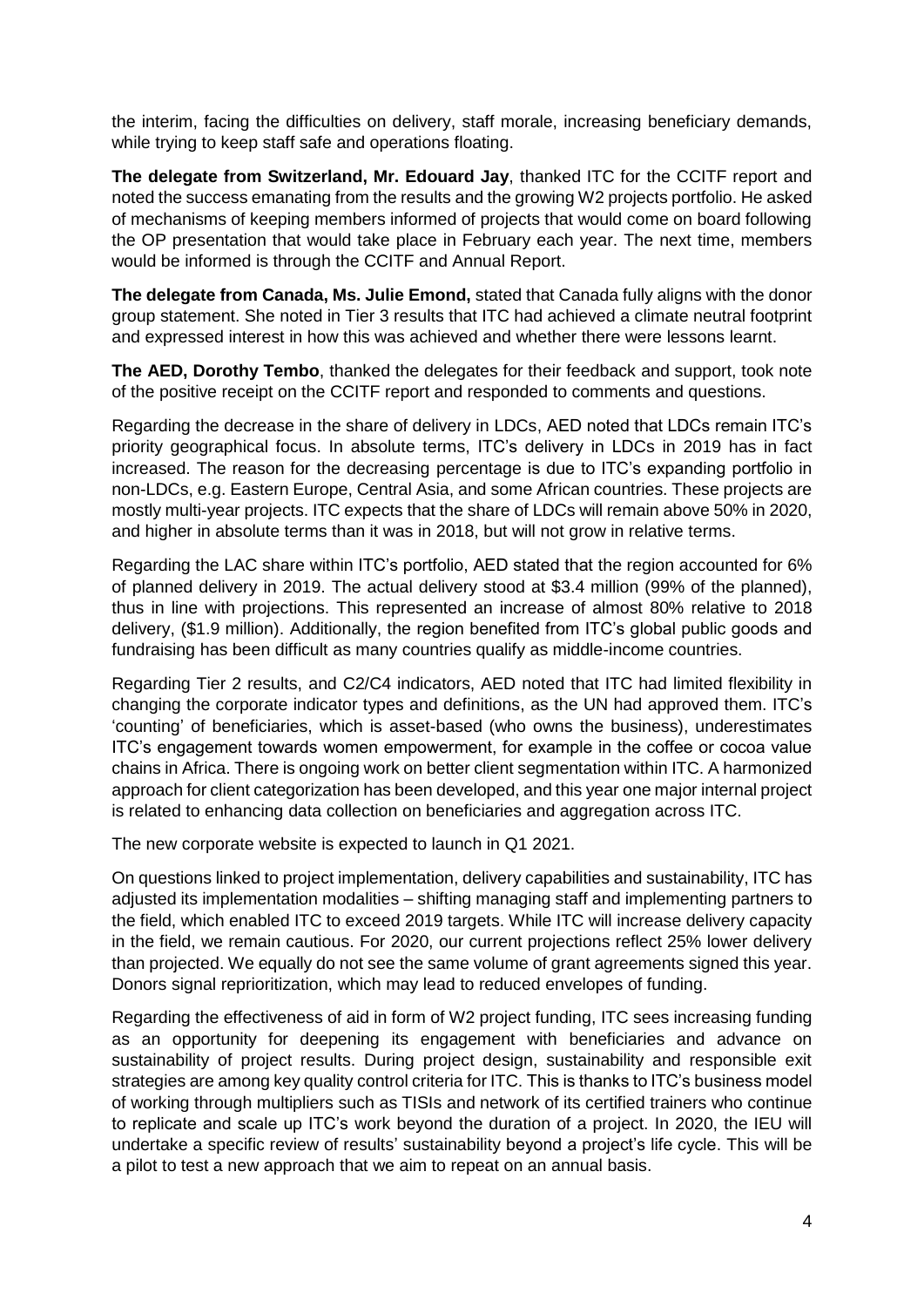On the W1/ W2 ratio of XB resources, AED responded that the decision to fund ITC through W1 is dependent on individual funders and we continue to advocate for W1 funding. While W1 funding gives ITC more flexibility, ITC understands that not all funders are in the position to support ITC with core funding. W2 resources account for the major part of ITC's growth. ITC will continue to aim for growth of its portfolio at a moderate pace.

On the cash balance: Depending on the funders' payment schedules of large, multi-year XB grant agreements, the cash balance may increase if initial payments are made early. This is not equal to a delay in ITC's implementation of projects as planned.

On the impact of COVID-19 on ITC's project delivery, indeed there are some activities that are postponed (e.g. events) and others are undertaken through digital channels. Following demand from the field, ITC has reshaped and repurposed work plans of ongoing projects.

Regarding the financial implications of COVID-19 and adjustments on budget for 2021, AED noted that the situation continues to evolve and the only certainty is that recovery efforts need to prioritize MSMEs as they will remain affected and will require all the support they can get.

In response to the question on the development of ITC's project portfolio, since the 2020 Operational Plan was presented, AED reported that as of June 2020, ITC had signed projects worth \$27 million, large ones including SITA and Commonwealth Phase 2, Pakistan REMIT, EU-Uzbekistan, Swiss-Trade Programme Viet Nam, Central African Republic. Mature pipeline projects cover Malaysia, Thailand, Iraq, EuroMed-Investment, and South Sudan. On communicating project portfolio developments to funders more systematically, AED suggested that ITC could provide documentation on a regular basis, with color-coding of new developments. AED stressed that ITC welcomed funders' suggestions on its corporate reporting and communication.

The COVID-19 crisis has enabled ITC to test its risk management system, allowed for further improvements and proved that it works. In late February, ITC started monitoring COVID-19 risk and started to prepare for remote work, allowing staff to switch rapidly. The risk register and framework were used by senior management as an effective structure to re-assess the prioritized risks and estimate their impact in the light of new COVID-19 developments. ITC also conducted a beneficiary survey to identify systemic and recurrent risks arising from the pandemic and will apply the lessons learned in the risk framework.

In relation to ITC's climate neutrality achievements, AED suggested a presentation at the next CCITF meeting.

**Ms. Zeynep Özgen, Senior External Relations and Governance** addressed the comment on ITC's collaboration with the business sector. Over the last few years, ITC has intensified its collaboration with the business sector on several fronts. While this collaboration is important from a financing perspective, especially for diversifying the funder base, it is equally strategic in its scope to leverage business sector resources for development. ITC has introduced different categories of the business sector, such as for-profit and commercial enterprises, corporate foundations, and business associations, coalitions and alliances. Examples of ITC's partnerships with the business sector across different modalities of engagement include:

- Through its Alliances for Action approach, ITC collaborates with Coop Chocolats Halba to provide product development and market opportunities for cocoa farmers in Ghana.
- ITC's SheTrades initiative works with entities such as VISA to increase the capacity and financial competencies of women-owned MSMEs.
- With Maersk and UPS, ITC provides logistics and export competitiveness training.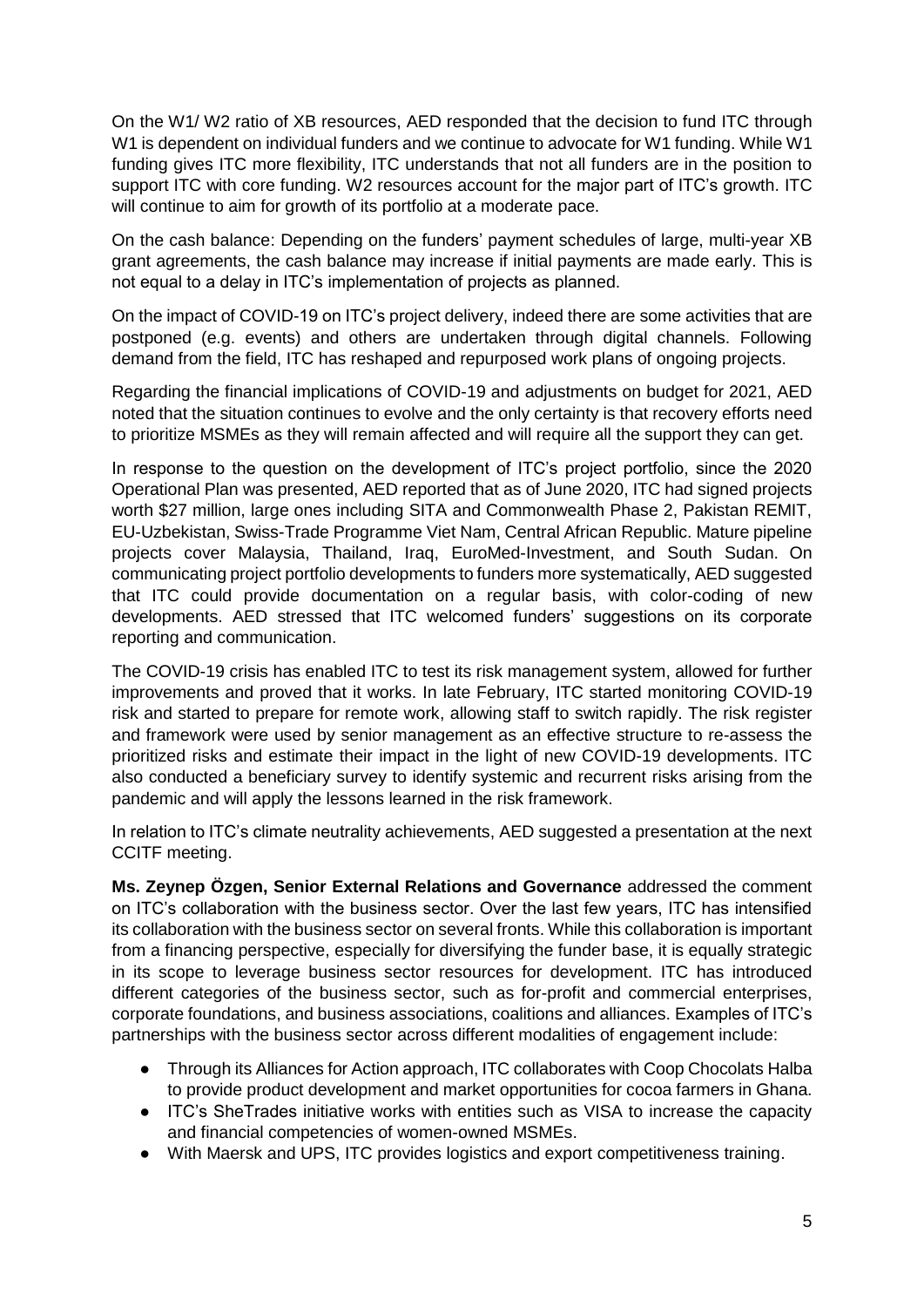● ITC has joined forces with CARE International to establish the CARE-SheTrades Impact Fund to provide financing to businesses promoting gender equality.

# 4. **SME Competitiveness Outlook (SMECO) 2020**

**Olga Solleder, Economist, Coordinator of the SME Competitiveness Outlook,** presented SMECO 2020: COVID-19: The Great Lockdown and its Effects of Small Business. She briefed on industrial supply chain disruptions. Asia is the region with the largest supply chain effects due to lockdowns and the EU lockdown has the largest repercussions on exports from developing countries.

In response to the current situation, ITC conducted a COVID-19 Business Impact Survey showing that 74% of firms saw a reduction in sales and 60% of SMEs had difficulties accessing inputs. COVID-19 reduced access to logistics services in all sectors, smaller firms saw a larger hit, and one fifth of SMEs are at risk of bankruptcies. This crisis also poses challenges to SMEs in accessing information and benefits from governments.

ITC identifies the following areas as a priority: (1) strengthening the resilience of SMEs to withstand future shocks; (2) stepping up efforts to help SMEs go digital; (3) making value chains more open and inclusive; (4) help businesses become more sustainable. Opportunities for action include (1) continuous support to SMEs, evaluating the effectiveness of policies, (2) supply chain governance for resilience, (3) new types of standards, partnerships around standards, (4) logistics, and (5) intersection of trade, economy and finance.

### **5. Connecting MSMEs in developing countries to the global textile and clothing value chain**

**Mr. Matthias Knappe, Programme Manager, Cotton, Textile and Clothing** gave a presentation on ITC's work along the fibre, textiles and clothing (FTC) value chain.

By working with various stakeholders, such as SMEs, trade and investment support institutions, policymakers, and firms, ITC enhances the competitiveness of the FTC sector in beneficiary countries and increases jobs and income, directly contributing to six SDGs. For instance, the Ethical Fashion Initiative provides training for artisans along the cotton value chain and helps them access national and international markets. ITC has assisted Nepal in securing the national supply chain of fibre production and value addition. ITC works with enterprises on social environmental sustainability through the process of research, design, product development, material sourcing to logistics, marketing and retailing. In doing so, the SMEs are capturing more value. ITC has done extensive work on linking SMEs to market through marketing/branding, e-commerce, distribution of sales channels and B2B events.

Working with business support organisations, ITC builds institutional capacity that benefits the textile and clothing sector. ITC assessments have helped trade and investment support institutions confirm rules and responsibilities, locate key partners and identify strengths and weaknesses. ITC also provides roadmaps for key areas of improvements, coaching services to improve clients' change management, strategy formulation, and results management. Additionally, ITC contributes to partnerships among academia, vocational training institutions and factories. ITC also helps simplify FTC export by identifying process bottlenecks and reducing transaction costs.

Beyond that, ITC also provides global public goods in order to increase the transparency along the FTC value chain. TradeMap identifies regional suppliers; Market Access Map provides consultations on tariffs; NTM surveys offer information on market access conditions; Export